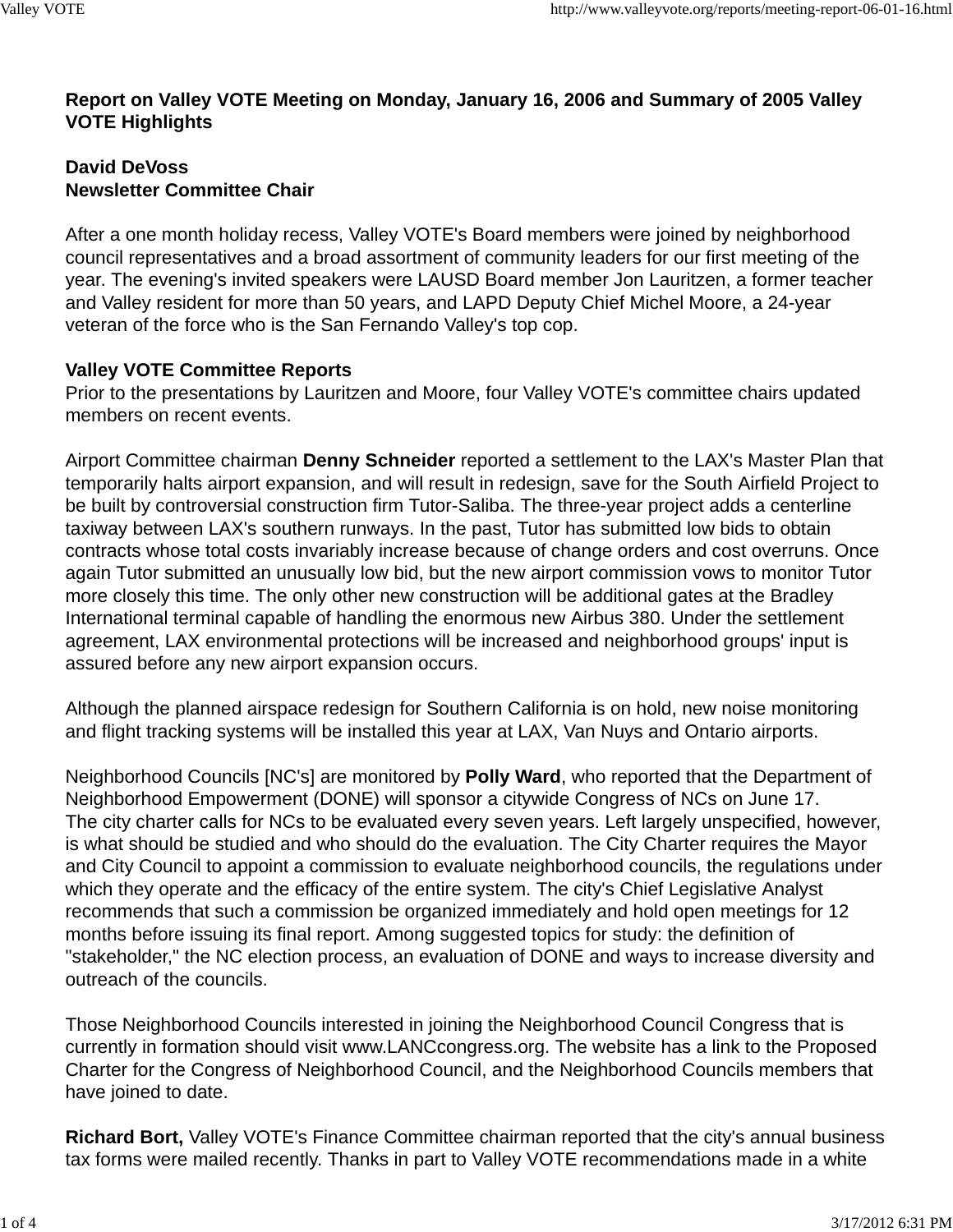paper in 2003, this year's tax rates are reduced and small businesses with gross receipts under \$50,000 are exempt from tax payment entirely. Exempt businesses still must prepare and file their return before Feb. 28 to enjoy their exemption but, says Bort, "that's a small price to pay." Bort adds that next year the business tax threshold will climb to \$100,000.

Recently City Hall gave Time Warner Cable permission to acquire the Adelphia Cable TV franchises in LA. Valley VOTE has approved a report by the Finance Committee and sent it to the City Council and other interested parties. The nine-page position paper recommends the new renewal agreements reduce the franchise term from 15 to five years and allow "cafeteria pricing" to enable subscribers to pick and pay for only those channels they specifically want. Valley VOTE also recommends that Time Warner's existing "on demand" service be used to broadcast taped city and neighborhood council meetings, significant press conferences and meetings of civic organizations such as the Valley Industry and Commerce Association and Valley VOTE.

Valley VOTE Treasurer **Victor Viereck** presented an alarming set of statistics to show that well intentioned but impractical restrictions imposed by the Rent Stabilization Ordinance(RSO) on rent increases are endangering the city's dwindling stock of low cost apartments. "Aging buildings require more than occasional repairs," says Viereck, "but parts of the ordinance are so punitive that apartment owners can't afford to make the necessary renovations to roofing, plumbing and walkways."

Based on a 2003 study, it would cost \$2 billion to bring RSO properties in lower income communities up to standard. There are about 600,000 RSO units in this category making the average cost of renovation and repair around \$17,000 per unit. Unfortunately, city regulations cap rent increases on these types of apartments to such an extent that it is a financial loss for owners to make repairs. The investment vs. return equation is even more tenuous for those who must borrow at prevailing rates to make improvements.

"The loss of rent during the project, along with relocation assistance is not even included in these costs," says Viereck. "These unaffordable costs will continue to cause older apartments, the city's best resource of affordable units, to deteriorate, be destroyed and disappear."

#### **LAUSD Board Member Jon Lauritzen**

It's difficult to defend a school district that allows half of its entering high school students to drop out before graduation. But LAUSD Board member Jon Lauritzen did exactly that at this week's meeting. "Yes, we lose a few," Lauritzen conceded, quickly adding that some drop outs do return for adult education programs leading to a diploma. That 7,000 of the 30,000 high school seniors scheduled to graduate this May have been unable thus far to pass an exit exam measuring 10th grade skills is somewhat disturbing, he admits. "But every student who graduates now has to pass algebra." Intensive mentoring and additional testing should insure that all except some 1,500 will receive a diploma.

On a much brighter note Lauritzen noted that the Sherman Oaks Center for Enriched Studies has a zero drop out rate and that Cleveland High graduates 96% of its students.

Additional school construction now possible because of the recent bond issue means that forced bussing soon will be history. "The only students on busses will be those attending magnets," he says. The new construction also means a return to the traditional school year. The Valley is receiving eight to ten new schools. West Hills will get a new elementary school. So will Porter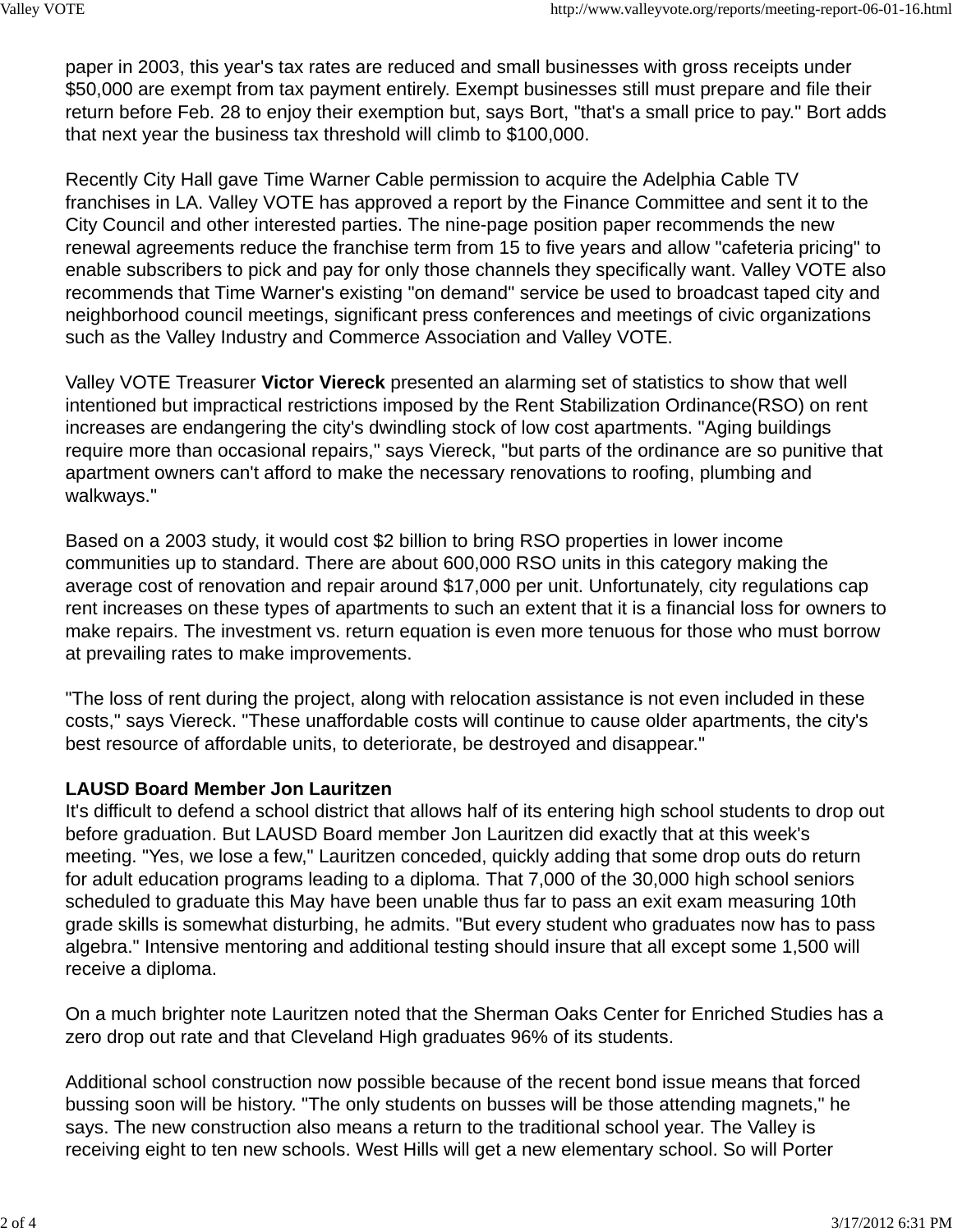Ranch. A new middle school is going up near the old Laurel Plaza shopping center and a new high school for North Hollywood eventually will be built at Vineland and Chandler next to the Metro station.

There are so 80 charter schools within the LAUSD boundaries and many parents are pushing for more, but Lauritzen urges caution. Because charters are managed autonomously at the school level and not subject to all the district rules it's much easier for a student to be expelled for disciplinary problems. "Regular public schools have to take every youngster. It takes drugs or weapons before we actually expel a student."

Recently LA Controller Laura Chick offered to audit the LAUSD. Officials greeted her proposal like a vampire viewing the rising sun. "We're not opposed to Chick doing a financial audit or studying our administrative structure, but she wants to go on a fishing expedition," says Lauritzen. He adds that LAUSD may allow a city audit sometime in the future. "The state requires us to do a financial audit every year. We have a contract with KPMG, which charges \$1.2 million for the audit. Chick wants to charge \$800,000 so I'd rather pay her than KPMG."

# **LAPD Chief Michel Moore**

He was a sergeant in the Foothill Division, a vice cop in Van Nuys and a North Hollywood detective. Yes, the Valley's top cop has been around the block more than a few times. Perhaps that's one of the reasons why crime is falling so dramatically in the San Fernando Valley. Last year, crime was down 15.9% in the Valley. This comes on the heels of a 10% reduction in 2004.

"This results from the fact that cops count. " says Moore. "We're out there like never before."

So what is the LAPD doing differently? One is Project Scarecrow. It consists of leaving an unmanned salvaged black &white patrol car parked in a high crime area. The cars are moved often enough so that potential criminals believe they are being actively monitored. Another tactic is to have reserve officers drive with their lights on through crime-plagued neighborhoods. Another tactic that has been successful over the hill in Macarthur Park is to install closed circuit cameras that feed video into a nearby police station. Also under consideration is an equestrian contingent of mounted reserve officers who will patrol neighborhoods along the Valley's semi-rural perimeter.

Moore says the LAPD hopes to add 250 officers this year. Added manpower will allow more attention to be paid to specific locations. Says Moore: "Sixty percent of the crime occurs in 10% of the locations."

# **Final Note**

Recently, Valley VOTE mailed out 2006 membership pledges. President **Joe Vitti** encourages all Valley VOTE members to pay their dues promptly and to ask their interested neighbors to join the organization and attend our informative monthly meetings. Membership dues start at \$20.Please contact Vic Viereck for further information at **vicviereck@sbcglobal.net**

**Valley VOTE** is committed to exploring and implementing programs that empower the people of the San Fernando Valley, including opportunities to improve local governance, education and public participation on policy matters. Your time, opinions, and financial assistance aid in furtherance of this goal.